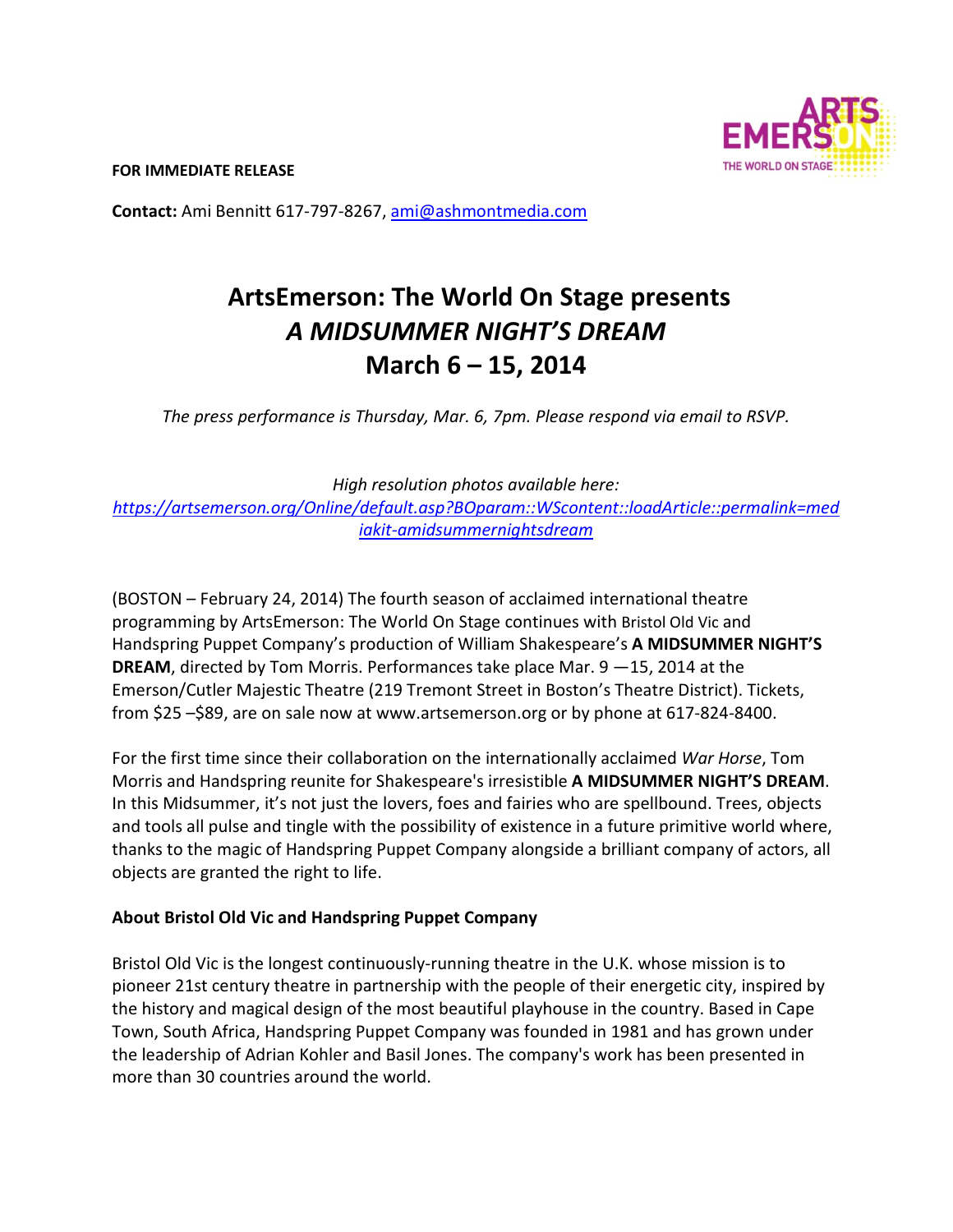#### Mar. 6‐‐15, 2014 **A MIDSUMMER NIGHT'S DREAM**

By Bristol Old Vic In association with Handspring Puppet Company Co‐commissioned by Spoleto Festival USA Written by William Shakespeare Directed by Tom Morris

#### **Performances:**

Thursday, Mar. 6, 7PM Friday, Mar. 7, 8PM Saturday, Mar. 8, 2PM Saturday, Mar. 8, 8PM Sunday, Mar. 9, 2PM Wednesday, Mar. 12, 7:30PM Thursday, Mar. 13, 7:30PM Friday, Mar. 14, 8PM Saturday, Mar. 15, 2PM Saturday, Mar. 15, 8PM

#### **About ArtsEmerson**

ArtsEmerson was established by Emerson College to program the beautifully restored 590‐seat Emerson/Paramount Center Mainstage; the versatile, intimate Jackie Liebergott Black Box Theatre ("The Jackie"), which can seat up to 150 people; the state‐of‐the‐art 170‐seat Bright Family Screening Room (all located within the Emerson/Paramount Center, a cornerstone in the revitalization of downtown Boston); and the beloved, historic 1,186‐seat Emerson/Cutler Majestic Theatre in the heart of the Theatre District, fully restored by Emerson in 2003. Under the leadership of Rob Orchard, ArtsEmerson gives Boston audiences a new level of cultural choice, bringing live professional American and international stage work to its four distinct venues as well as films and music. For more information, visit www.artsemerson.org.

## **About Emerson College**

Located in Boston, Massachusetts, opposite the historic Boston Common and in the heart of the city's Theatre District, Emerson College educates individuals who will solve problems and change the world through engaged leadership in communication and the arts, a mission informed by liberal learning. The College has 3,660 undergraduates and 829 graduate students from across the United States and 50 countries. Supported by state-of-the-art facilities and a renowned faculty, students participate in more than 80 student organizations and performance groups. Emerson is known for its study and internship programs in Los Angeles, Washington, D.C., the Netherlands, London, China, and the Czech Republic. A new permanent facility on Sunset Boulevard is being constructed for its L.A.‐based program, estimated to be completed by January 2014. For more information, visit www.emerson.edu.